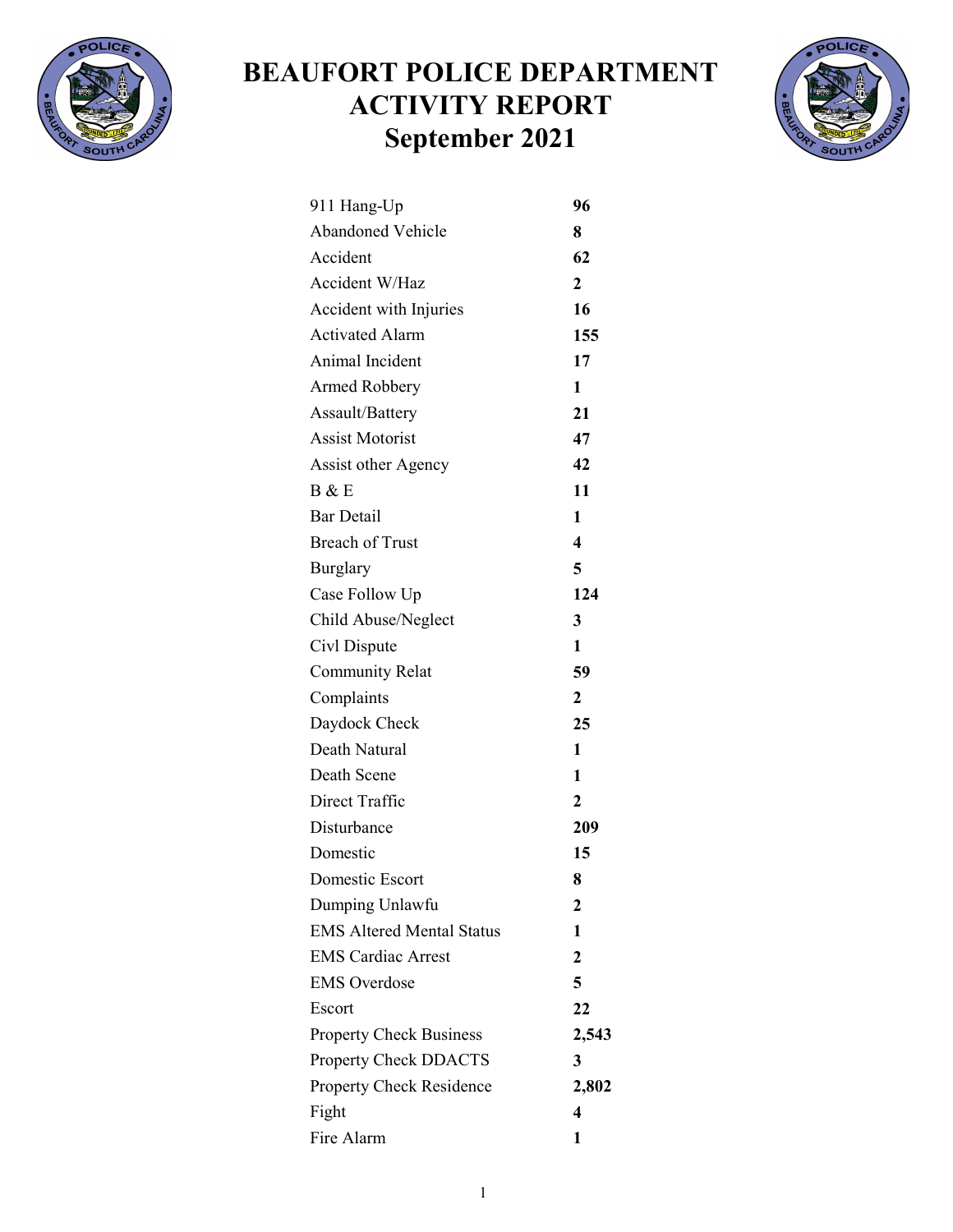| Fire Electrical            | 3              |
|----------------------------|----------------|
| Fire Structure             | 3              |
| Fireworks                  | 1              |
| Foot Patrol                | 23             |
| Forgery                    | 1              |
| <b>Found Property</b>      | 7              |
| Fraud/Scam                 | 15             |
| Gunshot WD                 | 1              |
| Harassing Phone Calls      | 3              |
| Harassment                 | 8              |
| Health and Welfare Check   | 22             |
| Hit & Run                  | 16             |
| <b>Indecent Exposure</b>   | 3              |
| <b>Intoxicated Driver</b>  | $\overline{2}$ |
| <b>Intoxicated Person</b>  | $\mathbf{1}$   |
| <b>Lost Property</b>       | 14             |
| Man Down                   | $\mathbf{2}$   |
| Mental Subject Transport   | $\mathbf 2$    |
| Misc Call                  | 138            |
| <b>MIssing Person</b>      | 1              |
| Mutual Aid                 | 4              |
| Narcotic Violation         | 8              |
| Noise Complaint            | 17             |
| Parking Violation          | 23             |
| Phone Call                 | $\overline{7}$ |
| <b>Property Damage</b>     | 10             |
| <b>Reckless Driving</b>    | 29             |
| Runaway                    | 4              |
| <b>School Crossing</b>     | 79             |
| <b>School Visit</b>        | 6              |
| Service of a Warrant       | 10             |
| Sexual Assault             | 1              |
| Shoplifting                | 30             |
| <b>Shots Fired</b>         | 5              |
| <b>Special Event</b>       | 6              |
| <b>Stolen Property</b>     | 19             |
| <b>Stolen Vehicle</b>      | 6              |
| Strong Arm Robb            | 1              |
| Suicide Attempt            | 1              |
| <b>Suicide Threats</b>     | 2              |
| <b>Suspicious Activity</b> | 39             |
| <b>Suspicious Person</b>   | 29             |